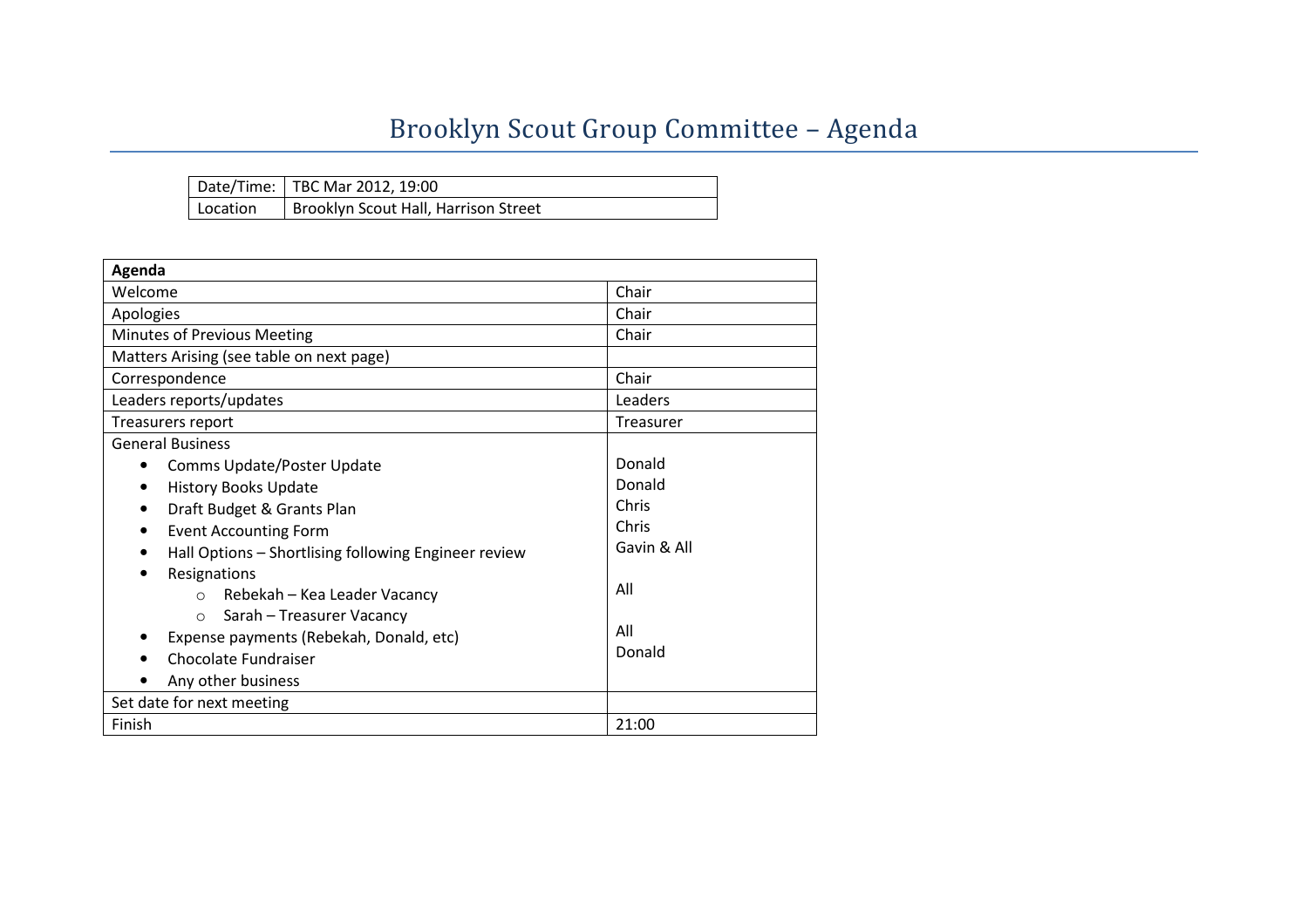| <b>Number</b> | <b>Date</b> | <b>Action</b>                                                                                                                                     | By whom                                 | By when                                                                        | <b>Current</b><br>status | <b>Comment</b>                                                                           |
|---------------|-------------|---------------------------------------------------------------------------------------------------------------------------------------------------|-----------------------------------------|--------------------------------------------------------------------------------|--------------------------|------------------------------------------------------------------------------------------|
|               |             | Notify Julia of a requirement for 10 small and 20                                                                                                 |                                         |                                                                                |                          |                                                                                          |
| '1/1          | 12/11/2011  | standard scarves, at least half ideally for start of<br>first term 2012                                                                           | Gavin                                   | Early Jan 2012                                                                 | In progress              | Gavin following up to<br>get latest status                                               |
| '1/2          | 12/11/2011  | Create an investiture box                                                                                                                         | Each section<br>Leader                  | Start of Term 1,<br>2012                                                       | In progress              | Scouts: in progress<br>Cubs: started                                                     |
| '1/3          | 12/11/2011  | Execute move from Westpac to Kiwibank                                                                                                             | Sarah                                   | <b>ASAP</b>                                                                    | In progress              | Trying for Friday 3 Feb<br>to open                                                       |
| '1/5          | 12/11/2011  | Develop a Grants Plan for the next 12-24<br>months, within four weeks after section activity<br>plans received from Leaders (see AP 1/7)          | Erina, w Louse                          | < 4 weeks after<br>section activity<br>plans being<br>received (see AP<br>1/7) | Open                     |                                                                                          |
| '1/6          | 12/11/2011  | Provide grant ideas to Erina                                                                                                                      | All leaders and<br>committee<br>Members | By Christmas 2011                                                              | Open                     |                                                                                          |
| '1/7          | 12/11/2011  | Prepare Activity Plans for each section including<br>significant dates, budget implications, training<br>requirements etc using a common template | Denise and<br>Duane, with<br>Rebekah    | 2nd week of Jan<br>2012                                                        | In progress              | Scouts: in late draft<br>Cubs: some activities<br>planned                                |
| '1/8          | 12/11/2011  | Ask Bob's son to provide an informal structural<br>appraisal of the Hall                                                                          | Erina                                   | end Jan 2012                                                                   | In progress              | Gavin had identified<br>potential alternate<br>engineer - scheduled<br>look 1st half Feb |
| '1/11         | 12/11/2011  | Document the regular annnual fundraisiing<br>activities, approximate dates and associated<br>income expenditure                                   | Sarah                                   | 1/15/2012                                                                      | Open                     |                                                                                          |
| '1/12         | 12/11/2011  | Seek Brendan's for willingness to advise on the<br><b>Group Fundraising Plan</b>                                                                  | Chris                                   | Early Jan 2012                                                                 | Open                     |                                                                                          |
| '1/15         | 12/11/2011  | Produce a skeleton 2012 budget                                                                                                                    | Chris & Sarah                           | End Jan 2012                                                                   | Open                     |                                                                                          |
| '1/16         | 12/11/2011  | Hall working (cleaning) bee                                                                                                                       | All Committee                           | 1 Feb 2012, 7pm                                                                | Open                     |                                                                                          |
| '1/17         | 12/11/2011  | Draft materials around the cleaning roster and<br>pass to Donald for communication                                                                | Sarah                                   | 2/1/2012                                                                       | Open                     | Check<br>rubbish/recycling<br>options                                                    |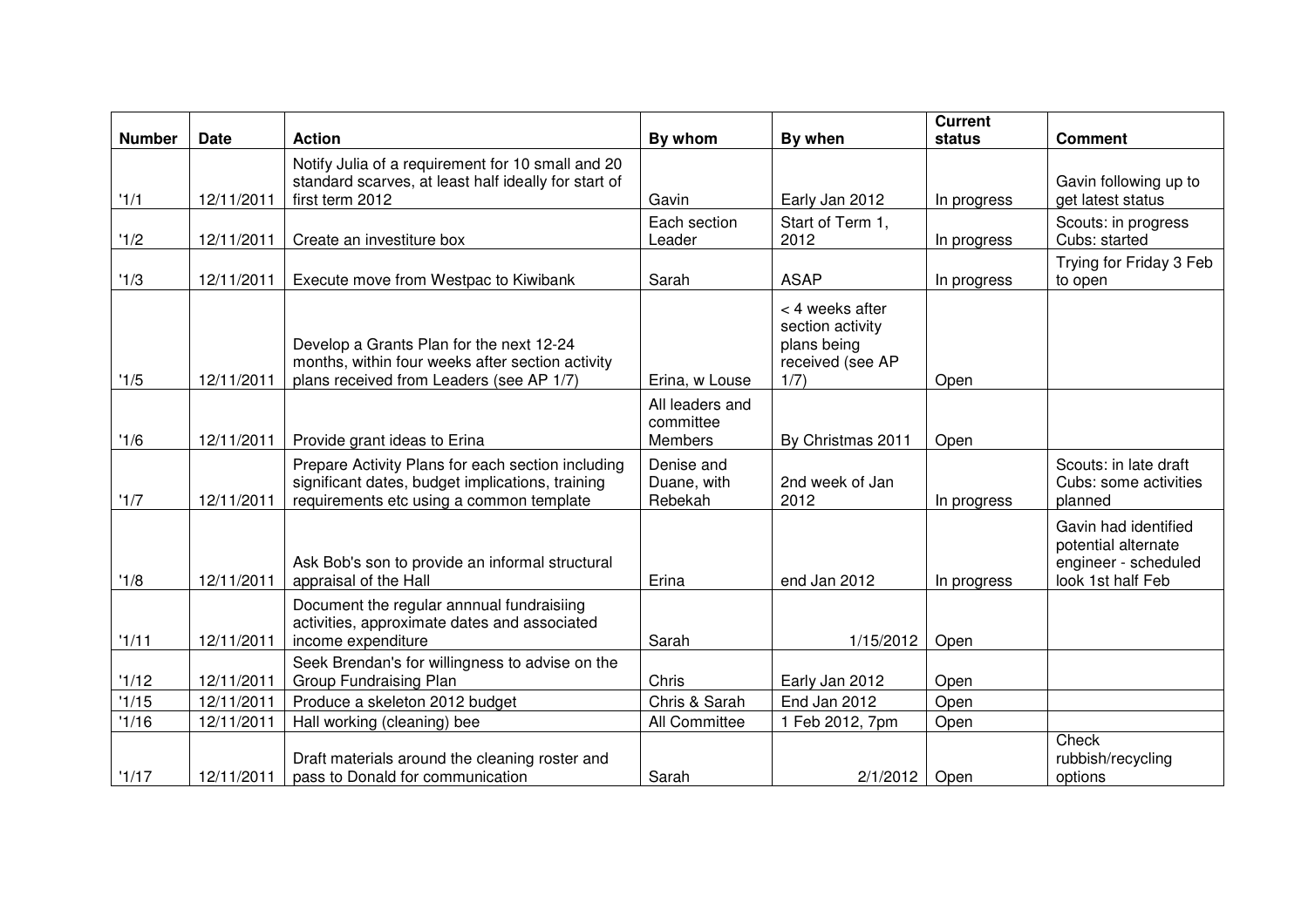| '2/1 |                      | Provide ongoing news items based on committee<br>content. Where whole of Group matters arose,<br>1/31/2012   content should be passed to Gavin to send. | Donald | na              | Ongoing |  |
|------|----------------------|---------------------------------------------------------------------------------------------------------------------------------------------------------|--------|-----------------|---------|--|
|      |                      | Complete JLT [Insurance] questions and return                                                                                                           |        |                 |         |  |
| '2/2 | 1/31/2012   to Sarah |                                                                                                                                                         | Gavin  | 2/9/2012   Open |         |  |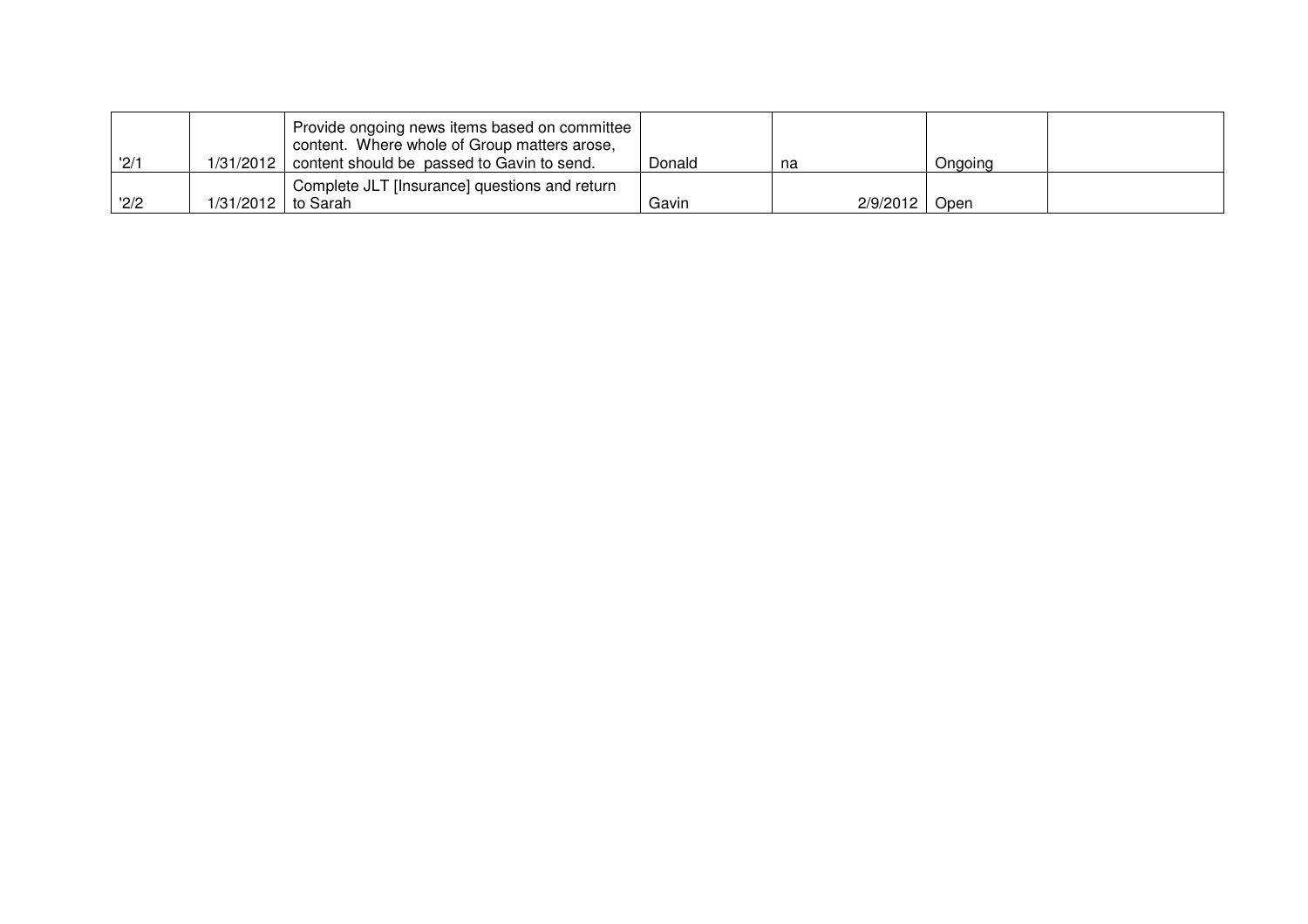#### Committee Budget & Acutal Tracking for Oct 11-Sept12

|                                                  |        | Oct-Sep 11 |               | Oct-Sep 12 |    |              |
|--------------------------------------------------|--------|------------|---------------|------------|----|--------------|
| <b>INCOME</b>                                    | Actual |            | <b>Budget</b> |            |    | <b>Notes</b> |
| <b>Stadium Fundraising</b>                       | \$     | 7,486      | \$            | 3,000      |    | A            |
|                                                  |        |            |               |            |    |              |
| <b>Other Fundraising</b>                         |        |            | \$            | 2,000      |    | B            |
| <b>Venturer Fundraising</b>                      |        |            |               |            |    | C            |
| Subscriptions                                    |        |            | \$            | 4,500      |    | D            |
| Interest                                         | \$     | 27         | \$            | 80         |    |              |
| Donations & Misc                                 |        |            | \$            | 200        |    | E            |
| Grant Application - Equipment & Activities       |        |            | \$            | 3,000      |    |              |
| <b>Grant Application - Uniform/Scarfs/Badges</b> |        |            | \$            | 1,000      |    |              |
| Grant Application - Hall Maintenance (TBC)       |        |            |               | <b>TBC</b> |    |              |
| <b>Activity Fees - Venturers</b>                 |        |            |               |            |    | F            |
| <b>Activity Fees - Scouts</b>                    |        |            |               |            |    | F            |
| <b>Activity Fees - Cubs</b>                      |        |            |               |            |    | F            |
| <b>Activity Fees - Keas</b>                      |        |            |               |            |    | F            |
| <b>Total Income</b>                              |        |            | S             | 13,780     | \$ |              |

|                                      | Oct-Sept |     | <b>Oct-Sept</b> |        |              |
|--------------------------------------|----------|-----|-----------------|--------|--------------|
| <b>OPERATING EXPENSES</b>            | Actual   |     | <b>Budget</b>   |        | <b>Notes</b> |
| Electricity (Genesis)                | \$       | 174 | \$              | 400    |              |
| <b>Fundraising Expsenses</b>         |          |     | \$              | 1,000  | G            |
| <b>Bank charges</b>                  |          |     | \$              | 10     |              |
| Equipment                            | \$       | 159 | \$              | 1,000  | н            |
| <b>National Fees</b>                 | \$       | 856 | \$              | 4,320  | ı            |
| Insurance                            |          |     | \$              | 3,000  | J            |
| <b>WCC</b>                           |          |     | \$              | 200    | к            |
| <b>Badge Fees</b>                    |          |     | \$              | 400    |              |
| Stationary/Copying                   |          |     | \$              | 200    | L            |
| Training & Development               |          |     | \$              | 1,000  |              |
| Uniform Cost/Scarf Material          |          |     | \$              | 500    | м            |
| Hall Consumable/Upkeep               |          |     | \$              | 300    | L            |
| <b>Activity Expenses - Venturers</b> |          |     | \$              | 250    | N            |
| <b>Activity Expenses - Scouts</b>    |          |     | \$              | 250    | N            |
| <b>Activity Expenses - Cubs</b>      |          |     | \$              | 250    | N            |
| <b>Activity Expenses - Keas</b>      |          |     | \$              | 250    | N            |
| <b>Total Expenses</b>                |          |     | \$              | 13,330 | \$           |

| NET OPERATING PROFIT | 450      | $\overline{\phantom{a}}$ |
|----------------------|----------|--------------------------|
|                      |          |                          |
| Account Balance      | \$12,701 |                          |

Notes

| А | A guess at the moment - needs to be confirmed.                                |
|---|-------------------------------------------------------------------------------|
| В | A guess at total fundrasining as discussed at meeting including:              |
|   | Chocolate                                                                     |
|   | Firewood?                                                                     |
|   | BBQ's                                                                         |
|   | others?                                                                       |
| с | Understand that Venturer fundraising is ring fenced - 70% of fundraising in   |
| D | Based on Roll sent out by Gavin 11 Dec 2012 - 48 Scouts/Keas/Cubs - assun     |
| E | A guess                                                                       |
| F | This is a line item to record income from camps/activity fees for each of the |
| G | A guess - to cover things like forklift training etc.                         |
| н | A guess                                                                       |
|   | 48 Keas, Cubs, Scouts at \$90 each                                            |
|   | Estimate based on discussions                                                 |
| К | Based on previous years                                                       |
|   | All guesses                                                                   |
|   | $\sim$ $\sim$ $\sim$ $\sim$ $\sim$                                            |

M If we fund new uniforms will this be more?

N This is a line item to record expenses from camps/activity fees for each of the areas of the areas areas areas of the areas of the areas of the areas of the areas of the areas of the areas of the areas of the areas of th Budget in this space also allows allowance for each group for activities duri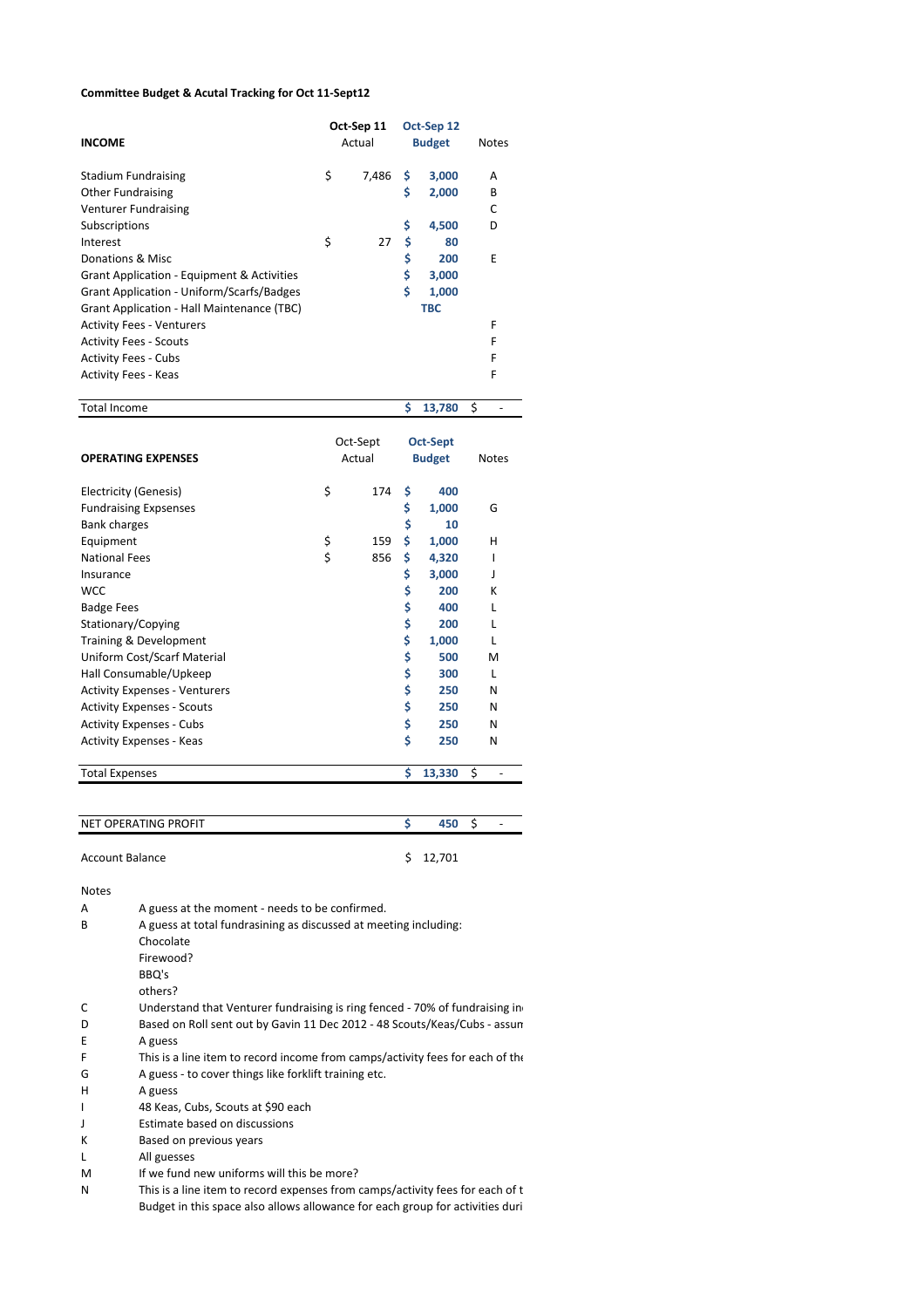# Financial Summary of Scouting Event

| Event:                             |                            |                             | Date:     |                        |
|------------------------------------|----------------------------|-----------------------------|-----------|------------------------|
| Organiser:                         |                            |                             | Float: \$ |                        |
| Income: (use reverse if necessary) |                            | Expenses: (attach receipts) |           |                        |
|                                    | \$                         |                             |           | \$                     |
|                                    | \$                         |                             |           | \$                     |
|                                    | \$                         |                             |           | \$                     |
|                                    | $\boldsymbol{\$}$          |                             |           | \$                     |
|                                    | \$                         |                             |           | \$                     |
|                                    | \$                         |                             |           | \$                     |
|                                    | $\boldsymbol{\$}$          |                             |           | \$                     |
|                                    | \$                         |                             |           | \$                     |
|                                    | \$                         |                             |           | \$                     |
|                                    | $\boldsymbol{\varphi}$     |                             |           | \$                     |
|                                    | \$                         |                             |           | \$                     |
|                                    | \$                         |                             |           | \$                     |
|                                    | $\boldsymbol{\mathcal{L}}$ |                             |           | \$                     |
|                                    | \$                         |                             |           | \$                     |
|                                    | $\boldsymbol{\varphi}$     |                             |           | $\boldsymbol{\varphi}$ |
|                                    | $\boldsymbol{\mathcal{L}}$ |                             |           | \$                     |
| Total income:                      | $\boldsymbol{\mathcal{L}}$ | Total expense:              |           | \$                     |
|                                    |                            | Profit (Loss)               |           | \$                     |

Account certified by: \_\_\_\_\_\_\_\_\_\_\_\_\_\_\_\_\_\_\_\_\_\_\_\_\_\_\_\_\_\_ (Leader)

C:\My Documents\SCOUTS\Forms etc\Event accounting form.doc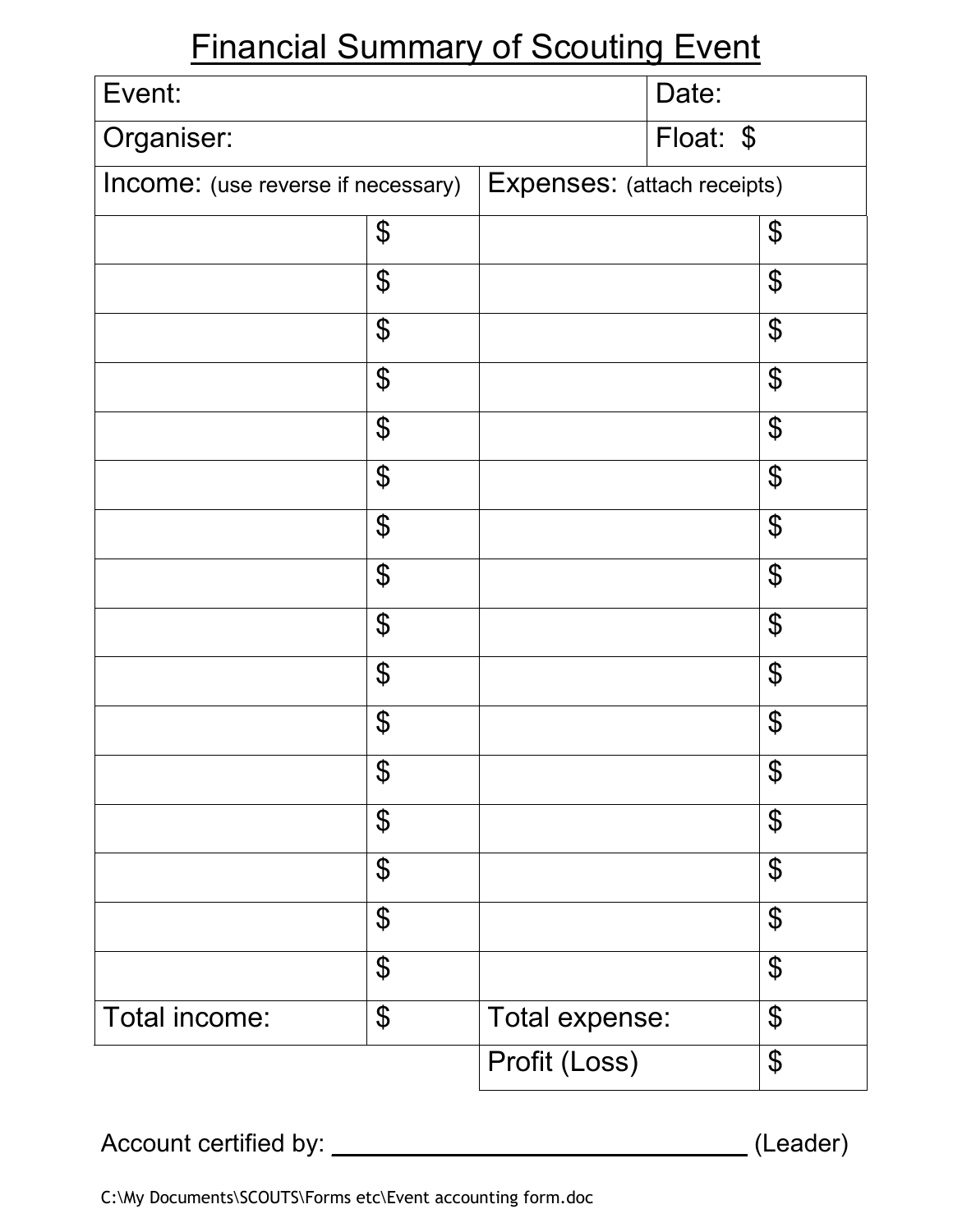

# **Committee Paper**

To: Brooklyn Scouts Leaders-Parents Committee

From: Donald Clark

**Date:** 7 March 2012 Subject: Communications update

### **Purpose**

To advise on progress and status in communications.

### **Email**

It is taking some time for the social element of the email lists to kick-off. However, webtraffic statistics do point to a strong correlation between sending out emails with links in them and site activity. Some early signs of interactivity are present on *cubs-discuss*, and of course the *committee* list is well used.

ACTION: all Leaders to use the lists (if on email), invite and respond to questions raised.

ACTION: Donald to maintain accurate list subscriptions with information provided by sections

### **Website**

Traffic growing nicely. Most popular articles are those on activities and Activity Plans and famous people involved in scouting.

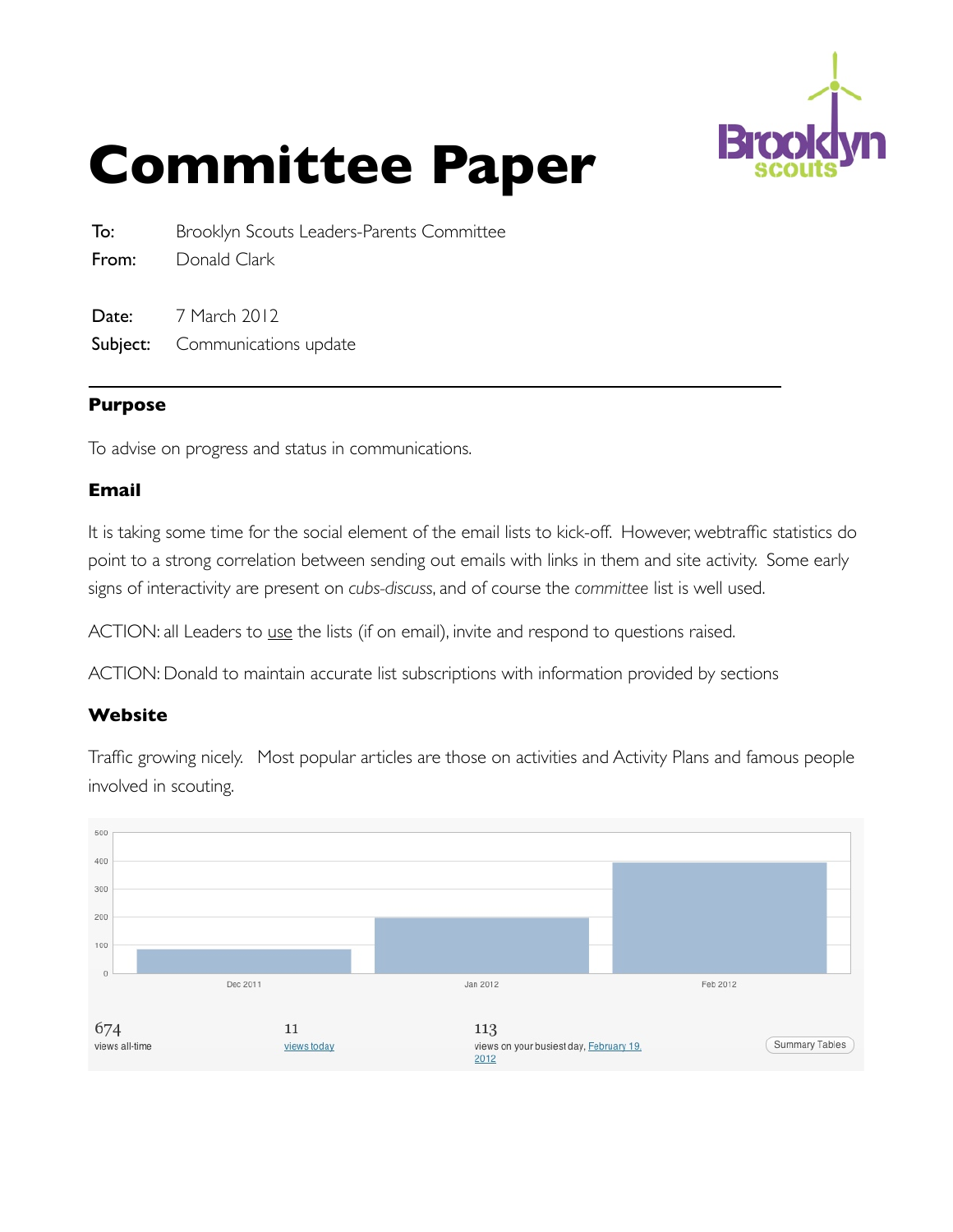

#### Top Posts for all days ending 2012-02-28 (Summarized)

7 Days | 30 Days | Quarter | Year | All time

| All Time                                            |     |              |
|-----------------------------------------------------|-----|--------------|
| Title                                               |     | <b>Views</b> |
| Home page                                           | 霝   | 205          |
| Potato canons, water fights and pioneering          | 訕   | 51           |
| Chief Scout Bear Grylls on Desert Island Discs      | 霝   | 50           |
| Scouts                                              | 訕   | 43           |
| Cubs                                                | 誳   | 40           |
| Cubs: Activity Plan                                 | 訕   | 38           |
| Scouts: Activity Plan                               | 訕   | 37           |
| Kate Middleton is scouting's latest volunteer!      | 訕   | 26           |
| Keas                                                | 訕   | 19           |
| Committee                                           | 訕   | 18           |
| Contact & Connect                                   | 訕   | 18           |
| Its National Mudslide day!                          | 訕   | 17           |
| Cub camp: 19-21 November                            | 霝   | 13           |
| Jamboree Australia 2013 - the chance of a lifetime! | 訕   | 12           |
|                                                     | $-$ |              |

ACTION: All - I need **pictures** and **topics**!!! I critically need pictures of other sections apart from Cubs 'in action' - undertaking adventure and community work (ideally some in uniform). Topics for posting are also needed.

### **Poster Campaign**

An initial Poster design has been finalised - thanks to the committee for input and refinement. It has been printed and started to be circulated (or will be by the 7th!).

ACTION: Donald to submit claim for printing expenses

### **News items**

After the posters, next to tackle is getting fun, lively and inviting articles into school and community newsletters

ACTION: Committee to provide any relevant contacts to Donald

ACTION: Donald to draft articles (one short, one medium) and submit to committee list for comment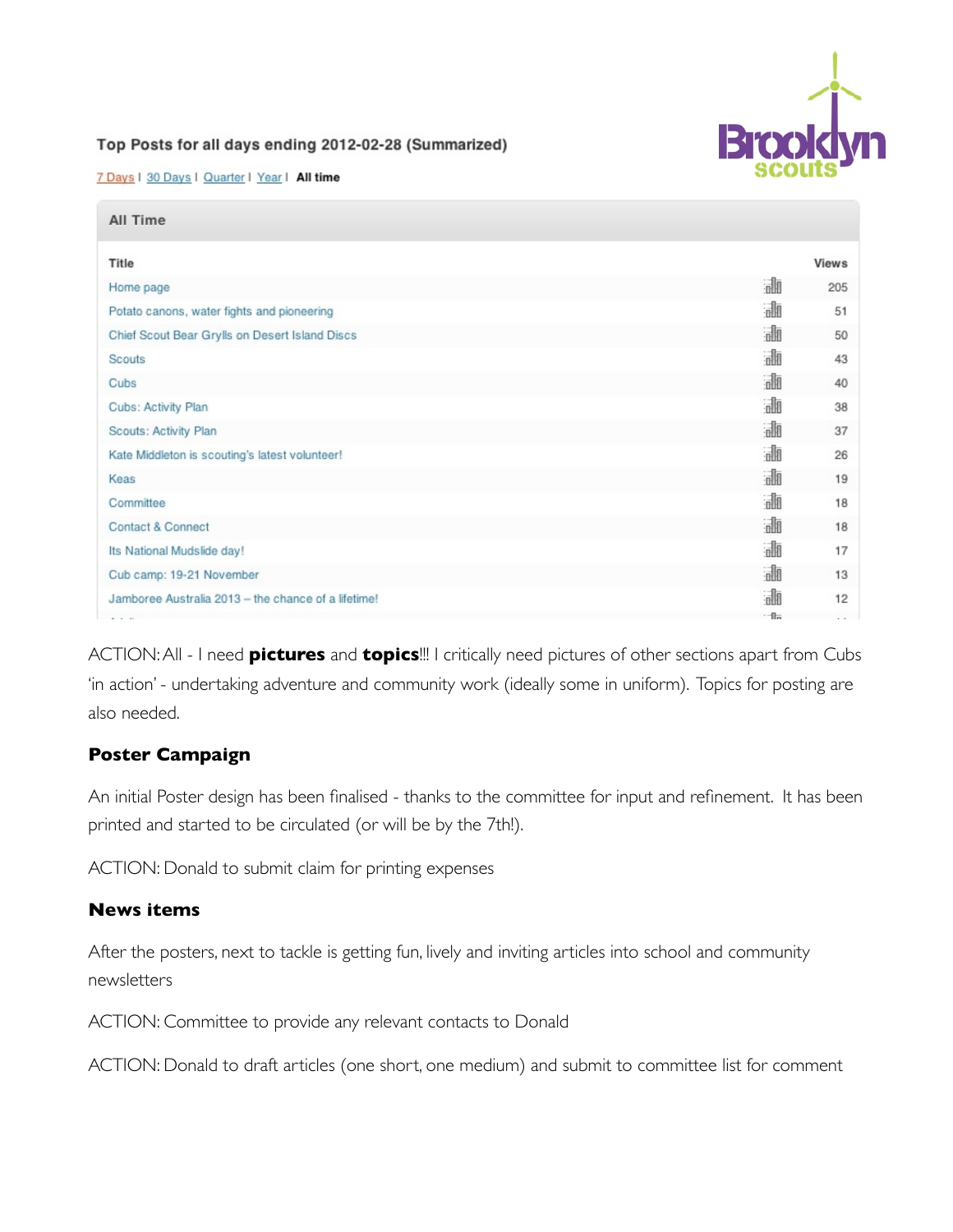

# **Committee Paper**

To: Brooklyn Scouts Leaders-Parents Committee From: Donald Clark

**Date:** 7 March 2012 Subject: Open sourcing our History

### **Recommendation**

That the Committee **agree** to release the three books, and any associated materials. that have been written on the history of the Group under a Creative Commons NZ - Attribution license, subject to:

- agreement from any accredited authors
- approval of reasonable digitisation costs (to be advised)

### **Background**

Three books have been written about the history of the Group: at 50, 75 and 100 year anniversaries. The 100th one credited to Richard Niven, the others with no listed accreditation. I have contacted the Alexander Turnbull Library and they have confirmed that the Group would be the de-factor owners of these older works. Richard (and any other accredited authors) would be required to agree to this proposal.

### **Why?**

We have a very valuable history that can enhance our brand value as a Group. The best way to leverage this is off a freely available set of resources, available digitally. My assumption is that there is little scope of making any direct revenue of sales / reprints of any of these books and materials. This recommendation does not prohibit us charging for physical prints of these works.

This approach should also increase access, discoverability and survivability of these important historical works.

### **Resources required**

Depending upon the source material. Donald to investigate and advise.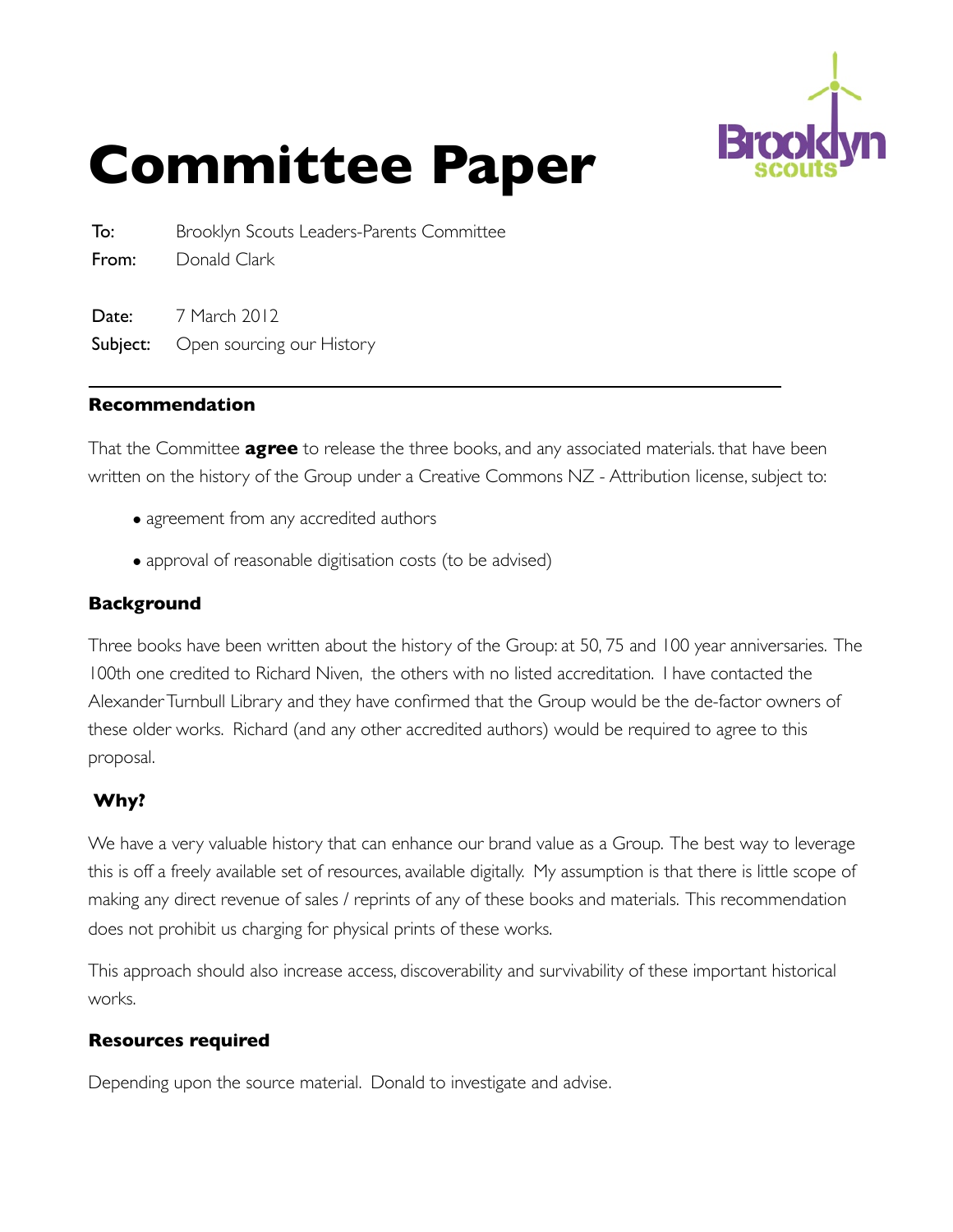## **Cleaning Duties for Brooklyn Scout Hall**

### **Kitchen**

Clean bench top and sink Clean microwave Brush and mop floor

### **Toilet**

Clean toilet and sink Brush and mop floor

### **Hall and entrance passage**

Brush and mop floor

Mop, brush, cleaning fluids etc kept in toilet area

Recycling place in recycling bag/bin in kitchen Rubbish place in bag in rubbish bin in kitchen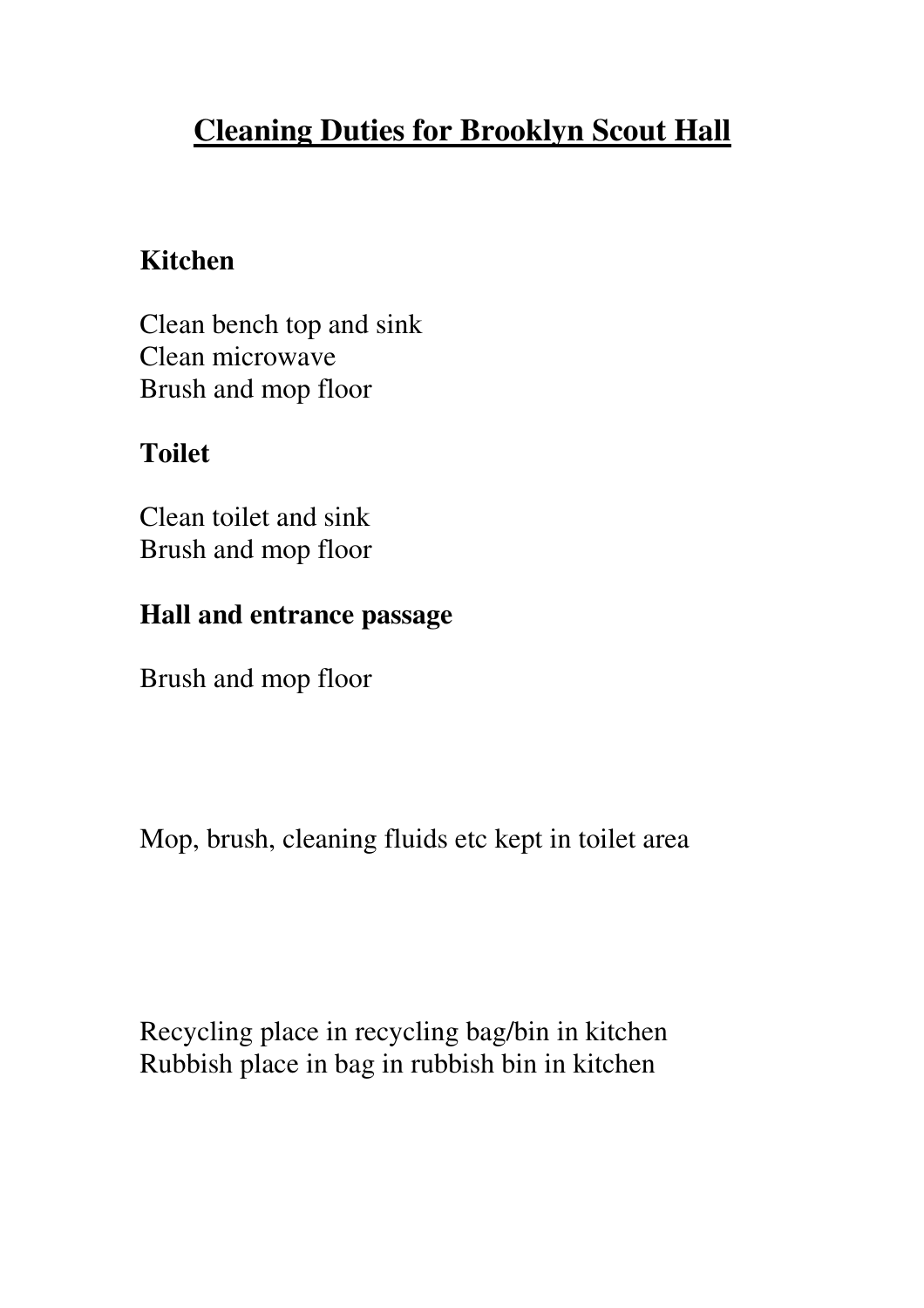### **Possible goal / mission for the Group**

"Quality scouting experience, well planned and executed, supported by a strong community"

### **Scout Hall**

### **Legal / ownership**

- Land owned by Council
- Council gives license to occupy

- Scouting NZ owns the structure & improvements (leases to Brooklyn Scouts?) -

"the concept of Brooklyn Scouts" has strong "rights of access and control"

### The selected **Title** is **WN25B/403**

Owners: - THE WELLINGTON CITY COUNCIL Legal description: - LOT 132 DEPOSITED PLAN 681 Prior Certificate of Title: - WN76/66 Area (sq m): 3237 Issue date:6/8/1984

Notes on discussed scenarios

### **Scenario A - Preservation and modest enhancement**

Minimal to moderate investment to - 20K - (assuming no major engineering works) Scouting associated usage only. Hygienic and usable.

### **Scenario B - An enhanced Scout Hall - "the Bob list"**

We redo the kitchen, enhance the basement and make a primo Scout Hall. We do this to a standard suitable to allow other groups to use it, e.g. Playcentre, school, youth groups - the Bob list \$100K

### **Scenario C - Shared asset in asset-pool [not principal meeting place]**

Moderate to reasonable investment to make safe, versatile, attractive to more than just scouts. Becomes used by more than just scouting - scouts make use of other facilities in locale

\$50-100k

### **Scenario D - Big extension, multi-user community facility**

Significantly extended and transformed Hall - historic roots are kept but now a much larger, more diverse, completely pimped facility used during the day, and every night by a wide range of community and school users  $$250k+$ 

### **Scenario E - do nothing**

No investment in current facility beyond required for weather and security tightness

#### **Scenario F - walk away**

Not sufficient value in Hall cf to using other existing facilities - rent a night elsewhere,